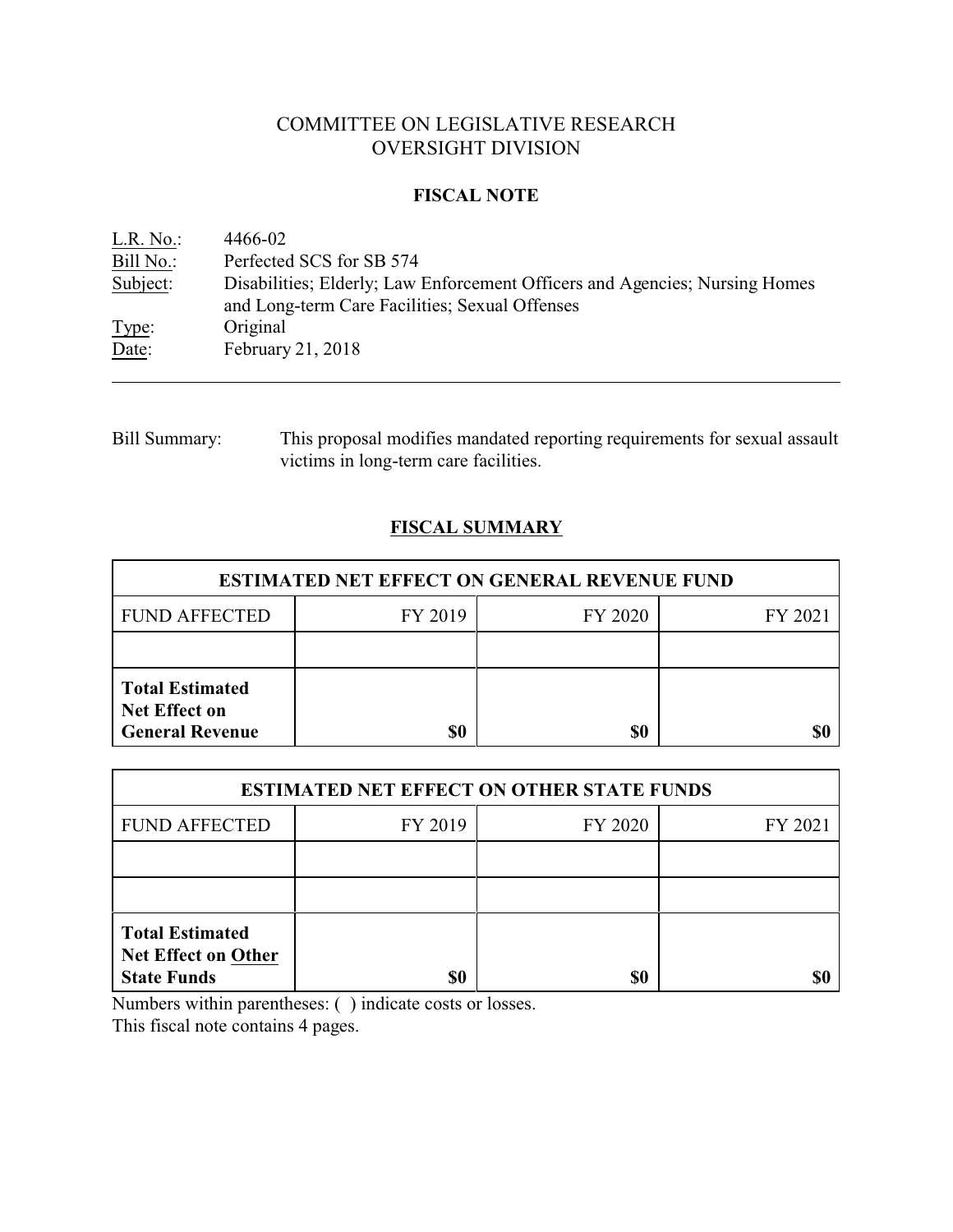L.R. No. 4466-02 Bill No. Perfected SCS for SB 574 Page 2 of 4 February 21, 2018

| <b>ESTIMATED NET EFFECT ON FEDERAL FUNDS</b>                        |         |         |         |  |
|---------------------------------------------------------------------|---------|---------|---------|--|
| <b>FUND AFFECTED</b>                                                | FY 2019 | FY 2020 | FY 2021 |  |
|                                                                     |         |         |         |  |
|                                                                     |         |         |         |  |
| <b>Total Estimated</b><br>Net Effect on All<br><b>Federal Funds</b> | \$0     | \$0     |         |  |

| <b>ESTIMATED NET EFFECT ON FULL TIME EQUIVALENT (FTE)</b>    |         |         |         |  |
|--------------------------------------------------------------|---------|---------|---------|--|
| <b>FUND AFFECTED</b>                                         | FY 2019 | FY 2020 | FY 2021 |  |
|                                                              |         |         |         |  |
|                                                              |         |         |         |  |
| <b>Total Estimated</b><br><b>Net Effect on</b><br><b>FTE</b> |         |         |         |  |

 $\Box$  Estimated Net Effect (expenditures or reduced revenues) expected to exceed \$100,000 in any of the three fiscal years after implementation of the act.

| <b>ESTIMATED NET EFFECT ON LOCAL FUNDS</b> |         |         |        |  |
|--------------------------------------------|---------|---------|--------|--|
| <b>FUND AFFECTED</b>                       | FY 2019 | FY 2020 | FY 202 |  |
| <b>Local Government</b>                    | \$0     | \$0     | \$0    |  |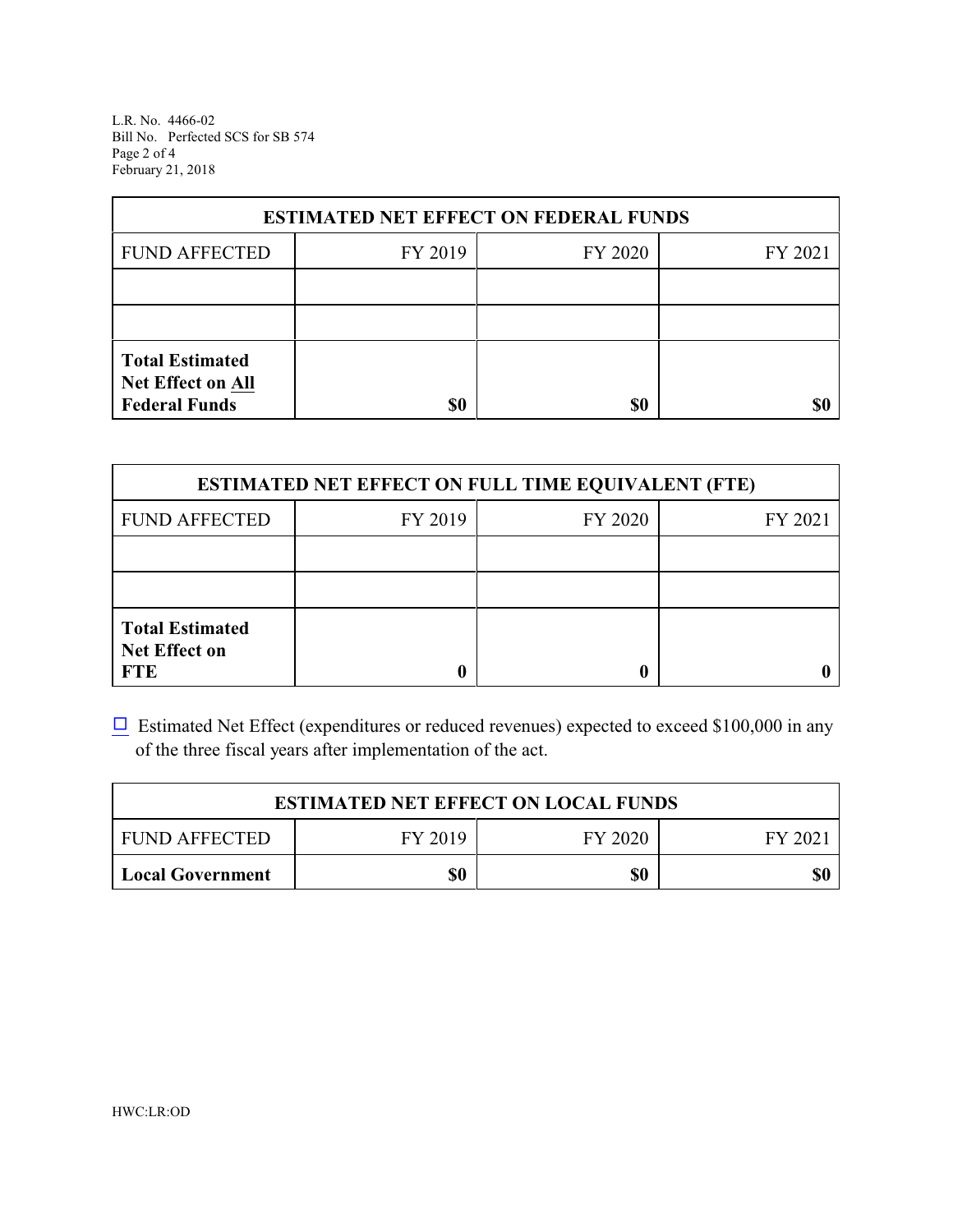L.R. No. 4466-02 Bill No. Perfected SCS for SB 574 Page 3 of 4 February 21, 2018

### **FISCAL ANALYSIS**

## ASSUMPTION

Officials from the **Department of Health and Senior Services**, the **Department of Public Safety, Missouri State Highway Patrol**, the **Missouri Office of Prosecution Services**, the **Boone County Sheriff's Department**, the **Greene County Sheriff's Department**, the **Joplin Police Department**, the **Springfield Police Department** and the **St. Louis County Department of Justice Services** each assume the proposal would not fiscally impact their respective agencies.

Officials from the following **law enforcement agencies**: the Ashland Police Chief, Branson Police Department, Buchanan County Sheriff's Department, Cass County Sheriff's Office, Clark County Sheriff's Department, Clay County Sheriff's Department, Cole County Sheriff's Department, Columbia Police Department, Independence Police Department, Jackson County Sheriff's Department, Jasper County Sheriff's Department, Jefferson City Police Department, Jefferson County Sheriff's Department, Lawrence County Sheriff's Department, Platte County Sheriff's Department, St. Charles Police Department, St. Joseph Police Department, St. Louis County Department of Police and the St. Louis Metropolitan Police Department did not respond to **Oversight's** request for a statement of fiscal impact.

| FISCAL IMPACT - State Government | FY 2019<br>$(10 \text{ Mo.})$ | FY 2020    | FY 2021                       |
|----------------------------------|-------------------------------|------------|-------------------------------|
|                                  | <u>\$0</u>                    | <u>\$0</u> | $\underline{\underline{\$0}}$ |
| FISCAL IMPACT - Local Government | FY 2019<br>$(10 \text{ Mo.})$ | FY 2020    | FY 2021                       |
|                                  | <u>\$0</u>                    | <u>\$0</u> | <u>\$0</u>                    |

## FISCAL IMPACT - Small Business

No direct fiscal impact to small businesses would be expected as a result of this proposal.